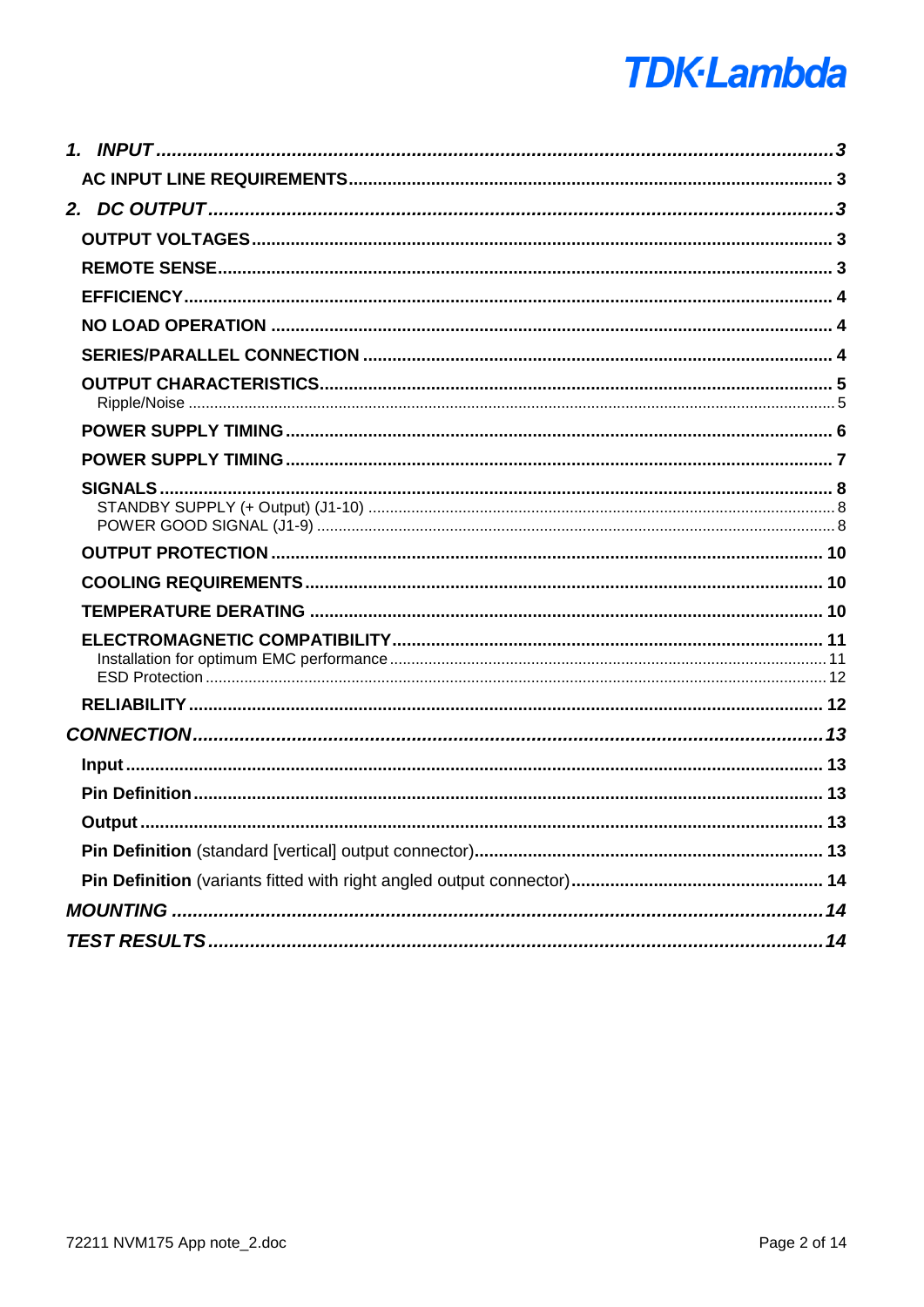# **1. INPUT**

# *AC INPUT LINE REQUIREMENTS*

See datasheet for specification of input line requirements (including Input voltage range, Input frequency, Input harmonics, Input current and leakage current)

The power supply will automatically recover from AC power loss and shall be capable of start-up under peak loading at 90VAC.

Repetitive ON/OFF cycling of the AC input voltage shall not damage the power supply or cause the input fuse to blow.

- Input Fuse
- Not user serviceable. Dual fused (both live and neutral). Fast acting, high breaking capacity, ceramic fuse.
- Input Undervoltage

The power supply is protected against the application of an input voltage below the minimum specified so that it shall not cause damage to the power supply.

# **2. DC OUTPUT**

## *OUTPUT VOLTAGES*

See the datasheet for full specifications of the output, including adjustment range, output current, remote-sensing capability, regulation, ripple & noise and setting accuracy.

The Auxiliary/standby supply is present whilst the ac input is present, irrespective of the state of the other channels (or remote on/off). It is an independent, floating, isolated output of 12V/0.2A (S, S1, S2, S3) or 12V/0.8A  $(S4^1)$ .

# *REMOTE SENSE*

Remote sensing is provided to compensate for voltage drops in the power connections to the load. Remote sense is available for Output 1. Up to 0.5V total line drop can be compensated. The remote sense lines may be connected as follows: -

- If remote sense is not required, simply do not connect either '+sense' or '–sense'
- If remote sense is required, connect '-sense' and '+sense' to the corresponding point at the load (see Figure 1 for details)
- Note do not connect remote sense across an output fuse.
- Care should be taken to ensure that remote sense is connected in the correct polarity and is disconnected from the load before the power connections are removed.



Figure 1: How to connect power supply to load

l

 $1$  The S4 Variant has a higher ripple of 2.5%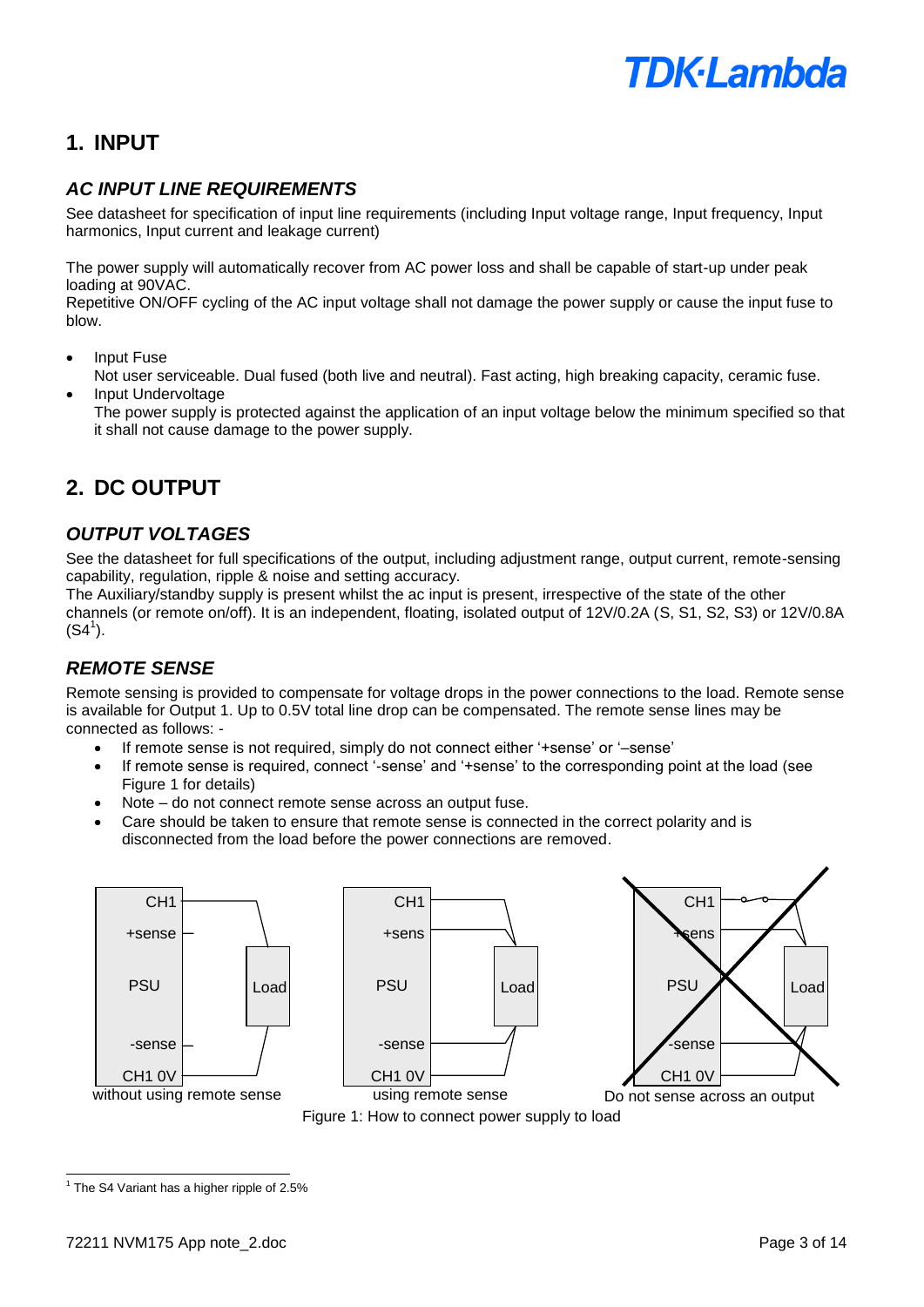# *EFFICIENCY*



Note that the following charts show the efficiencies when the power supply is loaded with typical customer loads (multi output).

Figure 2. Efficiency Chart

## *NO LOAD OPERATION*

No minimum load is required for the power supply to operate within specification.

# *SERIES/PARALLEL CONNECTION*

It is possible to connect multiple NVM-175 in series.

The outputs connected in series are non-SELV (Safety Extra Low Voltage) if the total output voltage + 30% of the highest maximum rated output voltage exceeds 60V (the 30% addition allows for a single fault in any one individual channel). Please consider also that each power supply will have the leakage current specified so 2 power supplies connected in series will have double this value.

Outputs must not be connected in parallel.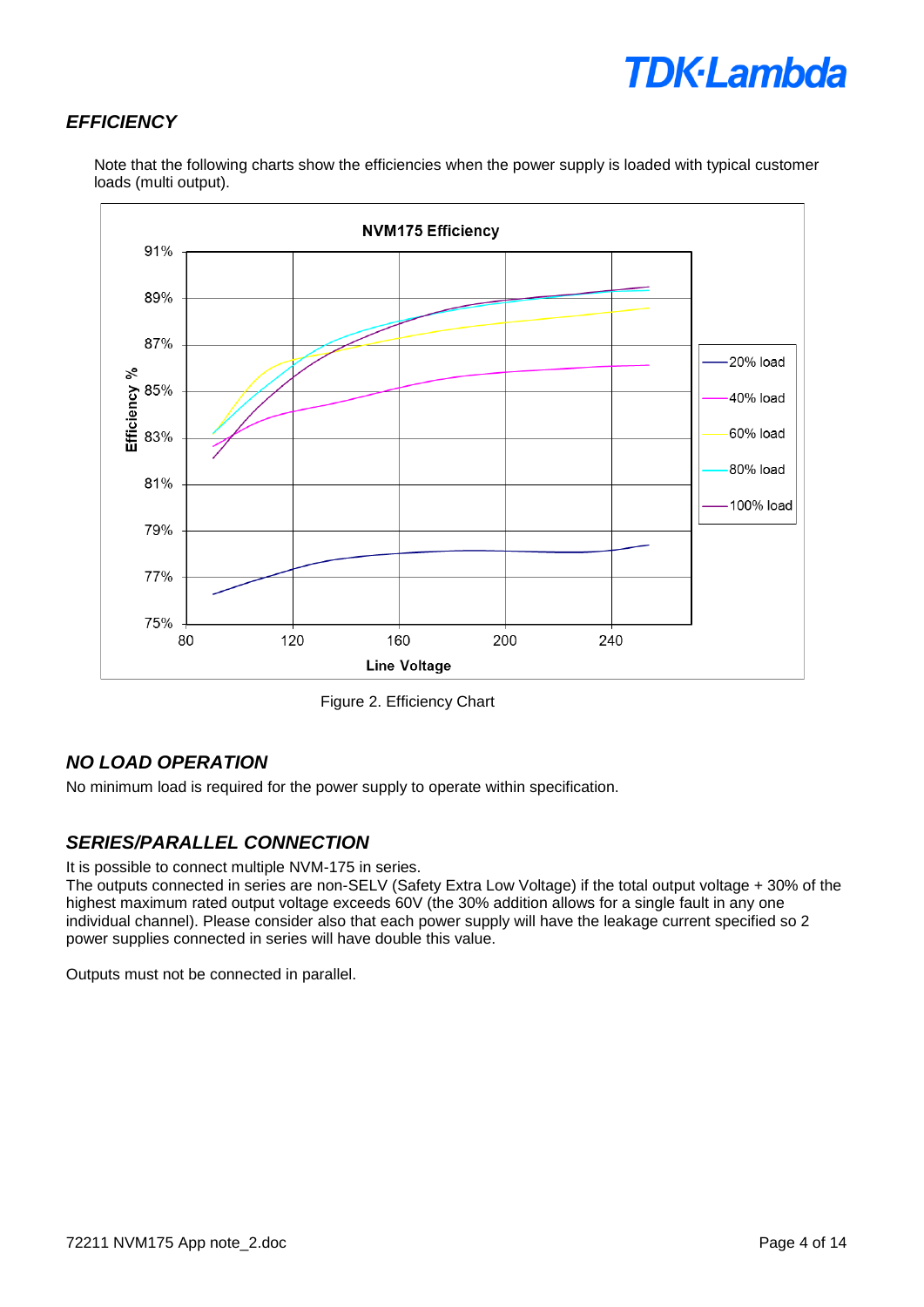## *OUTPUT CHARACTERISTICS*

#### Ripple/Noise

Ripple and noise is defined as periodic or random signals over a frequency range of 10Hz to 20MHz. Measurements are to be made with an 20MHz bandwidth oscilloscope. Measurements are taken at the end of a 150mm length of a twisted pair of cables, terminated with a 100nF ceramic capacitor and a 120µF electrolytic capacitor. The earth wire of the oscilloscope probe should be as short as possible, winding a link wire around the earth collar of the probe is the preferred method.



Figure 3: RIPPLE AND NOISE MEASUREMENT METHOD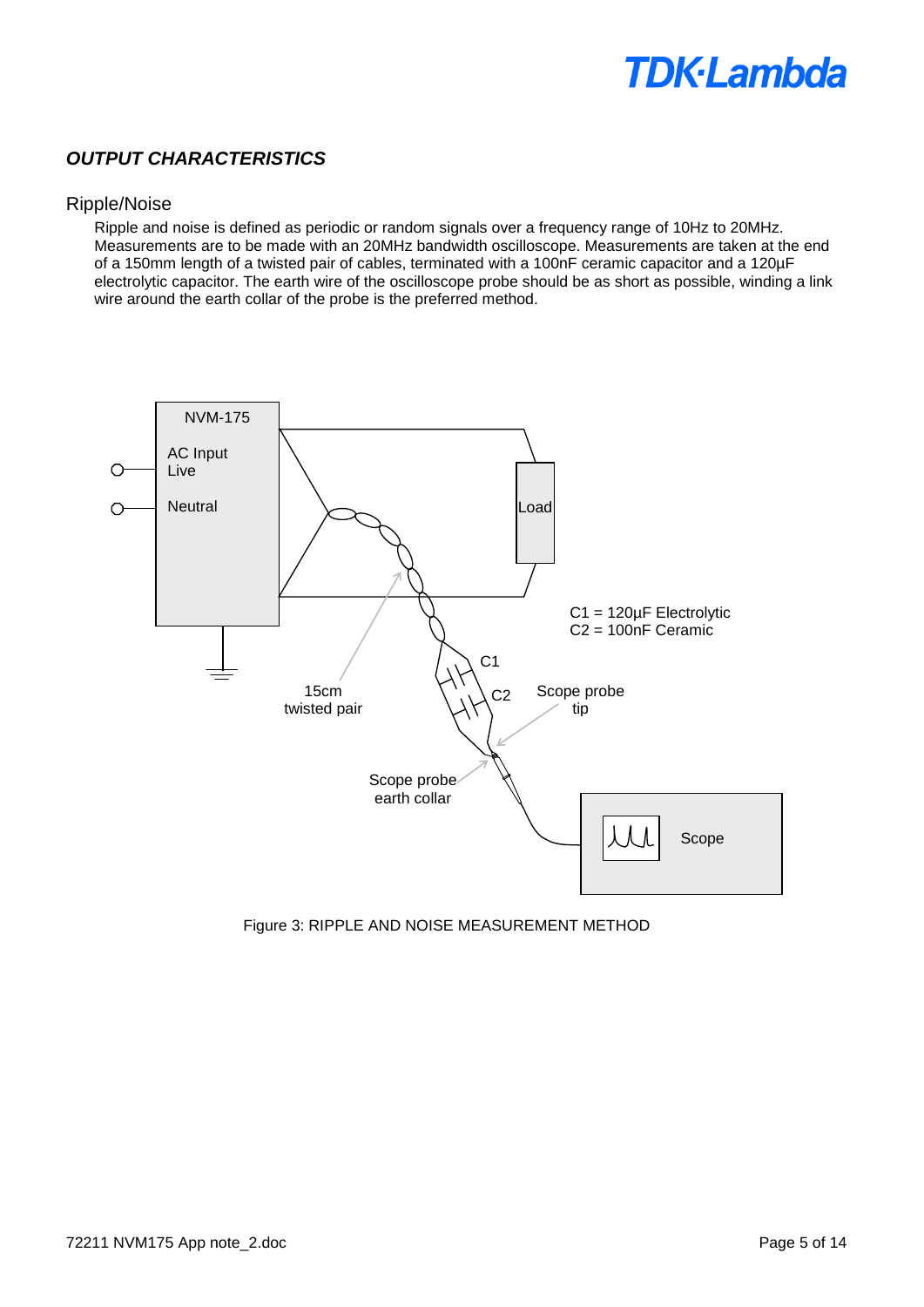# T3 T1  $\Leftarrow$ ⇒ Vac  $\xrightarrow{\text{T2}}$ 85% Ch1 10% T4 ∠ Power Good (S, S1, and S4) Ch1 Good (S2 and S3)

#### Remote On/Off

TTL Logic Low (S1, S3, S4,) TTL Logic High (S, S2)

*POWER SUPPLY TIMING*

|                | min               | Typical | max   | Description               |
|----------------|-------------------|---------|-------|---------------------------|
|                |                   | 1.5s    | 2.0s  | Turn on time              |
| T <sub>2</sub> | 200 <sub>ms</sub> |         | 500ms | Output good hold off time |
| T3             | 16 <sub>ms</sub>  |         |       | Hold up time              |
| TΔ             | 3ms               |         |       | Power good warning time   |

Figure 4: Output timing diagram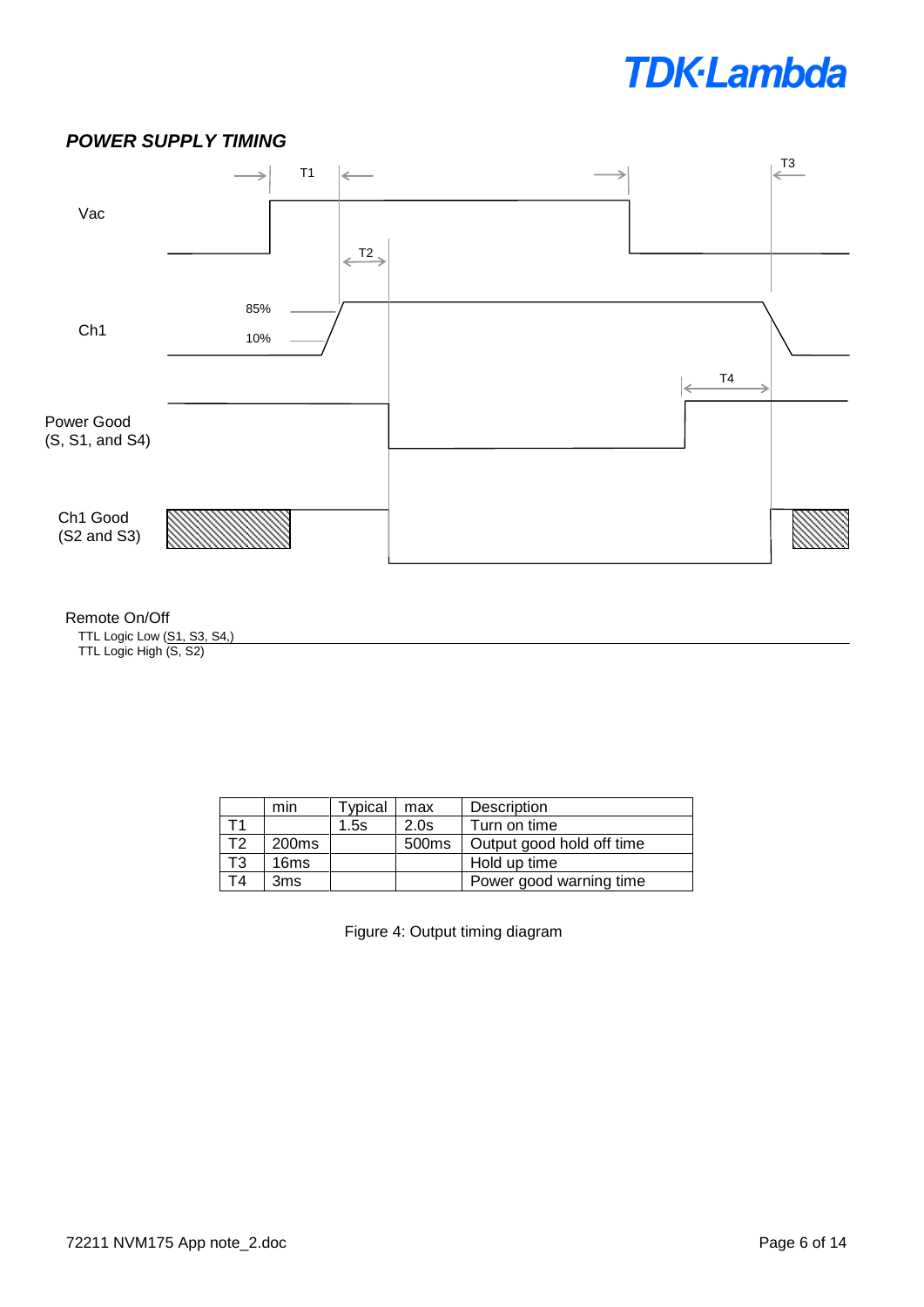## *POWER SUPPLY TIMING*



|                        | min               | max                   | Description                   |  |
|------------------------|-------------------|-----------------------|-------------------------------|--|
| T1                     |                   | 1.5s<br>Power-on time |                               |  |
|                        |                   |                       | (enable to Ch1 in regulation) |  |
| T2                     | 0.1ms             | 20 <sub>ms</sub>      | Ch <sub>1</sub> rise time     |  |
| $\overline{\text{T3}}$ | 100 <sub>ms</sub> | 500 <sub>ms</sub>     | Power Good delay              |  |
| Τ4                     | 1 <sub>ms</sub>   |                       | Power down warning            |  |
| T5                     |                   | 10 <sub>ms</sub>      | Power Good rise time          |  |

Figure 5: Signal timing diagram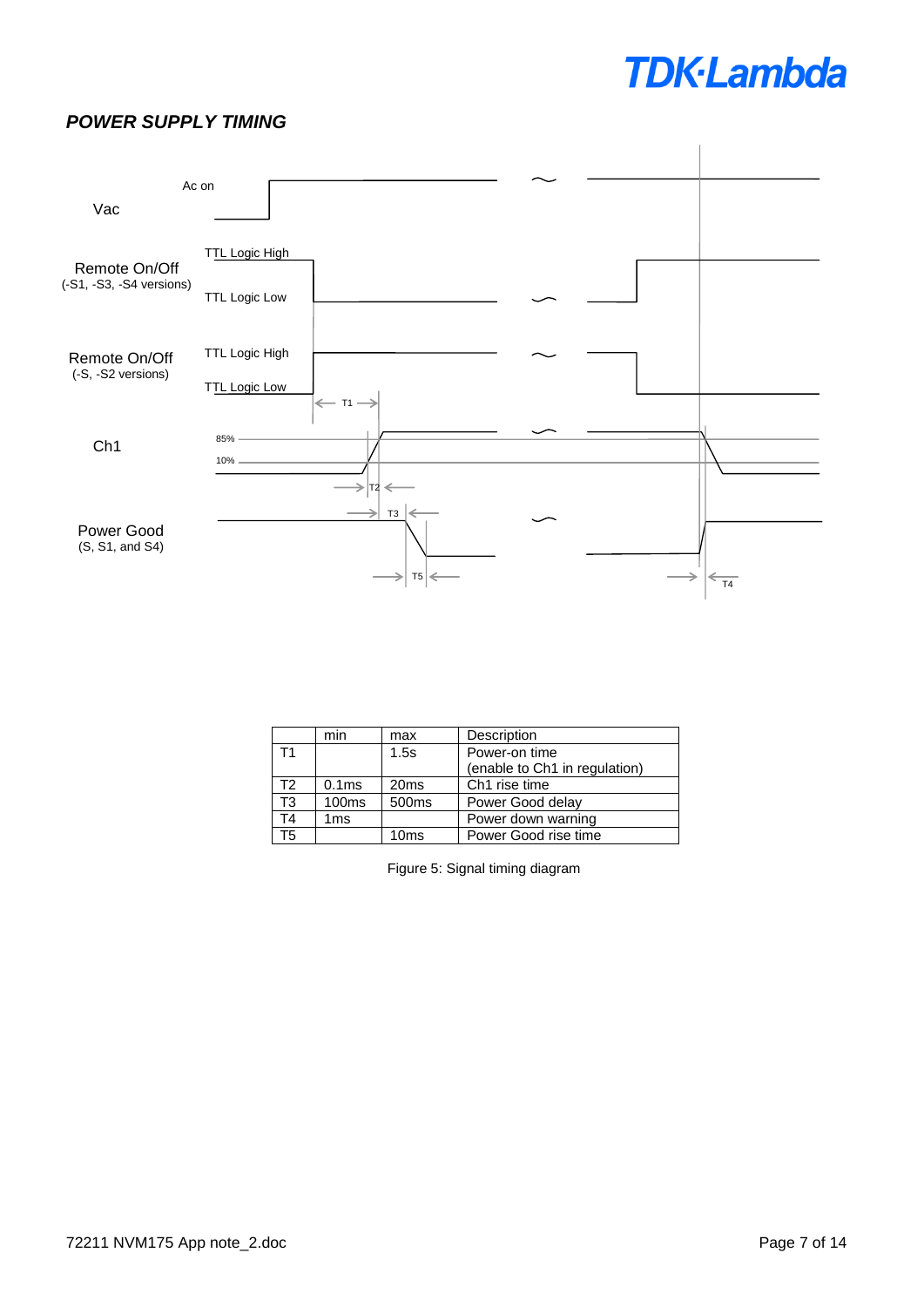

## *SIGNALS*

**Important note:** The pin numbers referenced in this section relate to the standard (vertical) output connector version. For pin numbering of the right angled output connector variant, please see the "Pin Definition" section.

STANDBY SUPPLY (+ Output) (J1-10)

STANDBY SUPPLY 0V (return) (J1-20)

12V/0.2A (S, S1, S2, S3) or 12V/0.8A (S4) output, isolated from channel 1.

POWER GOOD SIGNAL (J1-9) (available on '-S', '-S1', '-S4')

The Power Good signal shows logic low to indicate that the ac supply is good and that output 1 is operating within its regulation limits. It is delayed after start-up to ensure that sufficient primary side energy is stored by the power supply for continuous power operation within the specified hold-up time. The 0V standby return and the main output return must be common to use this signal. When the AC power is removed the Power Good Signal will go to a logic high state. The specifications for the Power Good Signal are contained below.

| Signal Type                 | +5V TTL compatible                                   |
|-----------------------------|------------------------------------------------------|
| Logic Level Low             | $< 0.4V$ while sinking 4mA                           |
| Logic Level High            | Between 2.4 VDC and 5VDC output while sourcing 200µA |
| High State Output Impedance | 1kOhm from output to common                          |
| Power Good delay            | 100ms < $T_3$ < 500ms                                |
| Power Good rise time        | $T_5 \leq 10$ ms                                     |
| Power down warning          | $T_4 > 1$ ms                                         |



Figure 6: Example use of 'Power Good'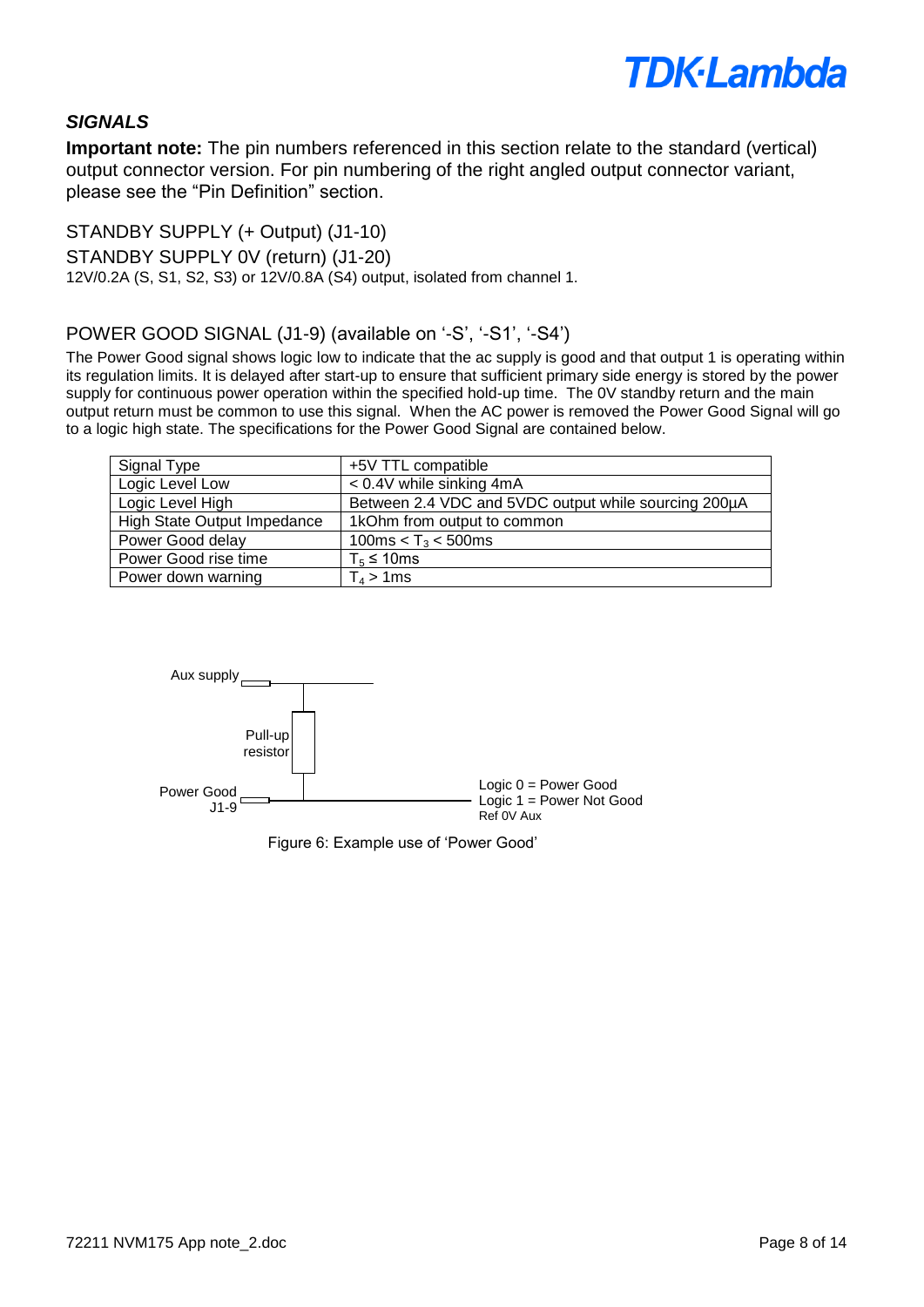

### CH1 POWER GOOD – CHANNEL 1 GOOD (J1-18)

The Channel 1 Good signal is an open collector output which is turned on to indicate that output 1 is operating within its regulation limits. It is delayed after start-up to ensure that sufficient primary side energy is stored by the power supply for continuous power operation for the specified hold-up time. When Channel 1 falls to below 85% of nominal, the Channel 1 Good Signal will go to an open circuit state. The specifications for the Channel 1 Good Signal are contained below

| Signal Type                          | Open collector output. Emitter connected to CH1 0V. |
|--------------------------------------|-----------------------------------------------------|
| Maximum Current                      | 5mA                                                 |
| Maximum voltage (collector to 0V)    | 30V                                                 |
| Logic low (when signal is turned on) | $<$ 0.4V when sinking 5mA                           |



Figure 7: Example use of 'Channel 1 Good'

### REMOTE ON/OFF – GLOBAL ON/OFF (J1-19)

#### **-S1, -S3 and –S4 versions only**

Pulling the Remote On/Off to the Standby Return will enable (-S1, -S3 and –S4 versions) pulling it high or leaving it open will inhibit all outputs (except Standby).





#### **-S and -S2 versions only**

Pulling the Remote On/Off to the Standby +Ve will enable (-S, and –S2 versions) pulling it low or leaving it open will inhibit all outputs (except Standby).



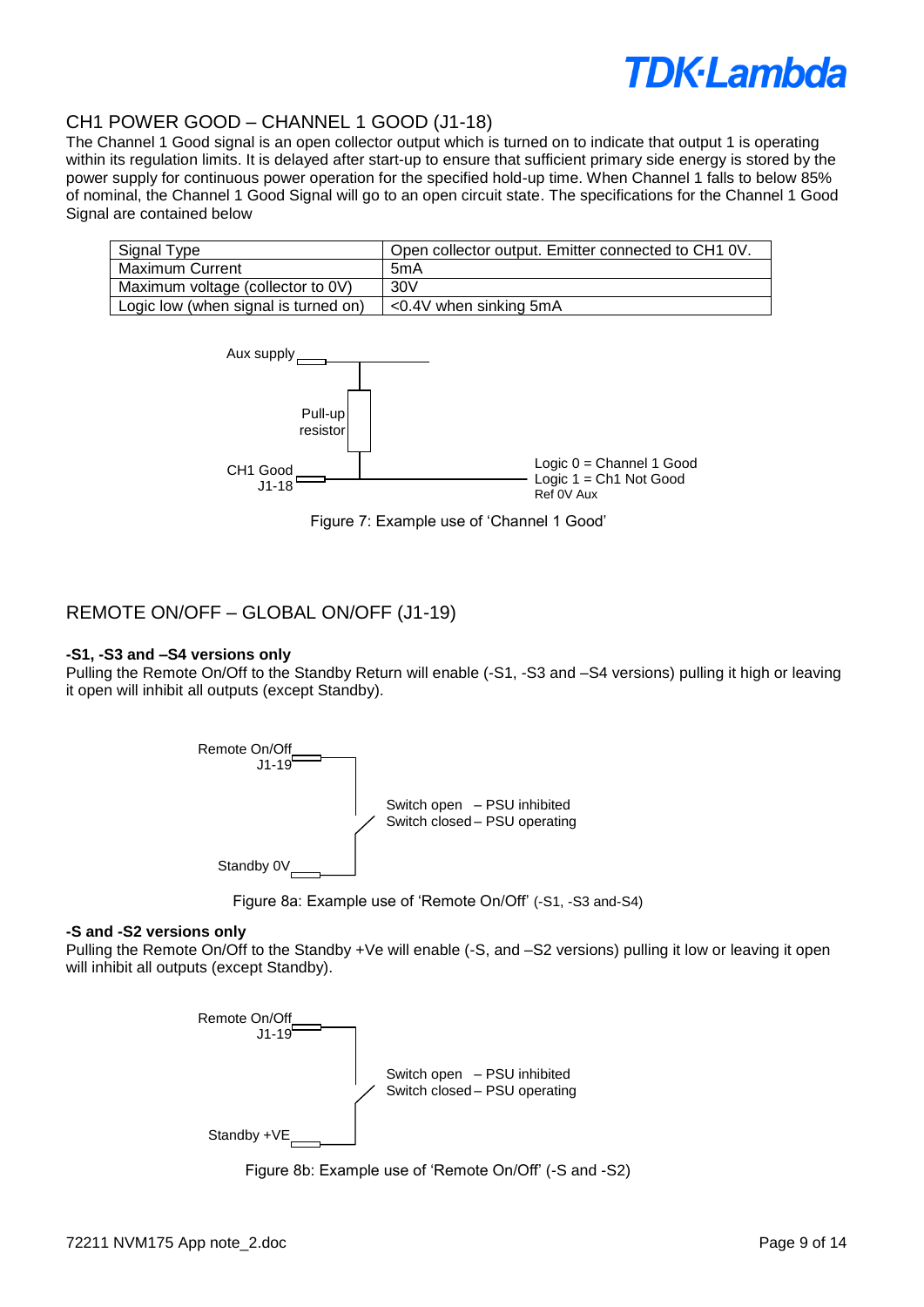

### *OUTPUT PROTECTION*

#### *Over temperature protection*

If the NVM-175 is operated without adequate cooling, it will cause an over temperature condition and the power supply will shut down. To restart the PSU, remove the ac supply for at least 2 seconds and then reapply.

#### *Over voltage protection*

An overvoltage on CH1 will cause the whole power supply to shutdown (except for standby supply). To restart the PSU, remove the ac supply for at least 10 seconds and then reapply.

### *Short-Circuit Protection*

A short circuit is defined as an impedance of <0.1 Ohms placed between the DC return and any output. A short circuit will cause no damage to the power supply and will cause it to shutdown. The power supply will attempt to restart every 150ms (approximately) until the short-circuit is removed. After removal of the short circuit, the power supply will maintain normal operation.

#### *Overcurrent Protection*

Overload currents applied to each output will cause the output to trip before reaching or exceeding the SELV level of 240VA.

#### *No Load Operation*

The power supply will operate with no load on all outputs with no damage, hazardous condition or reduction in performance.

## *COOLING REQUIREMENTS*

#### *Forced Air Cooling*

The maximum continuous rating of all DC outputs combined in 180Watts with a minimum of 2m/s of forced-air cooling across the power supply. The recommended air flow direction is from input to output.

#### *Natural Convection*

The exact performance available under convection cooling varies considerably by installation (and amount of free air circulation available). To determine if the power supply is suitable for the application, TDK-Lambda are able to supply a unit fitted with thermocouples on the critical components to enable accurate measurement and assessment.

Typically, the unit is able to provide 75W of output power with unrestricted natural convection cooling and an ambient temperature of 40°C or less.

## *TEMPERATURE DERATING*

NVM-175 achieves full power output up to 50°C. Above this temperature, the total output power (and individual output currents) must be derated by 2.5%/°C up to 70°C. See diagram below.

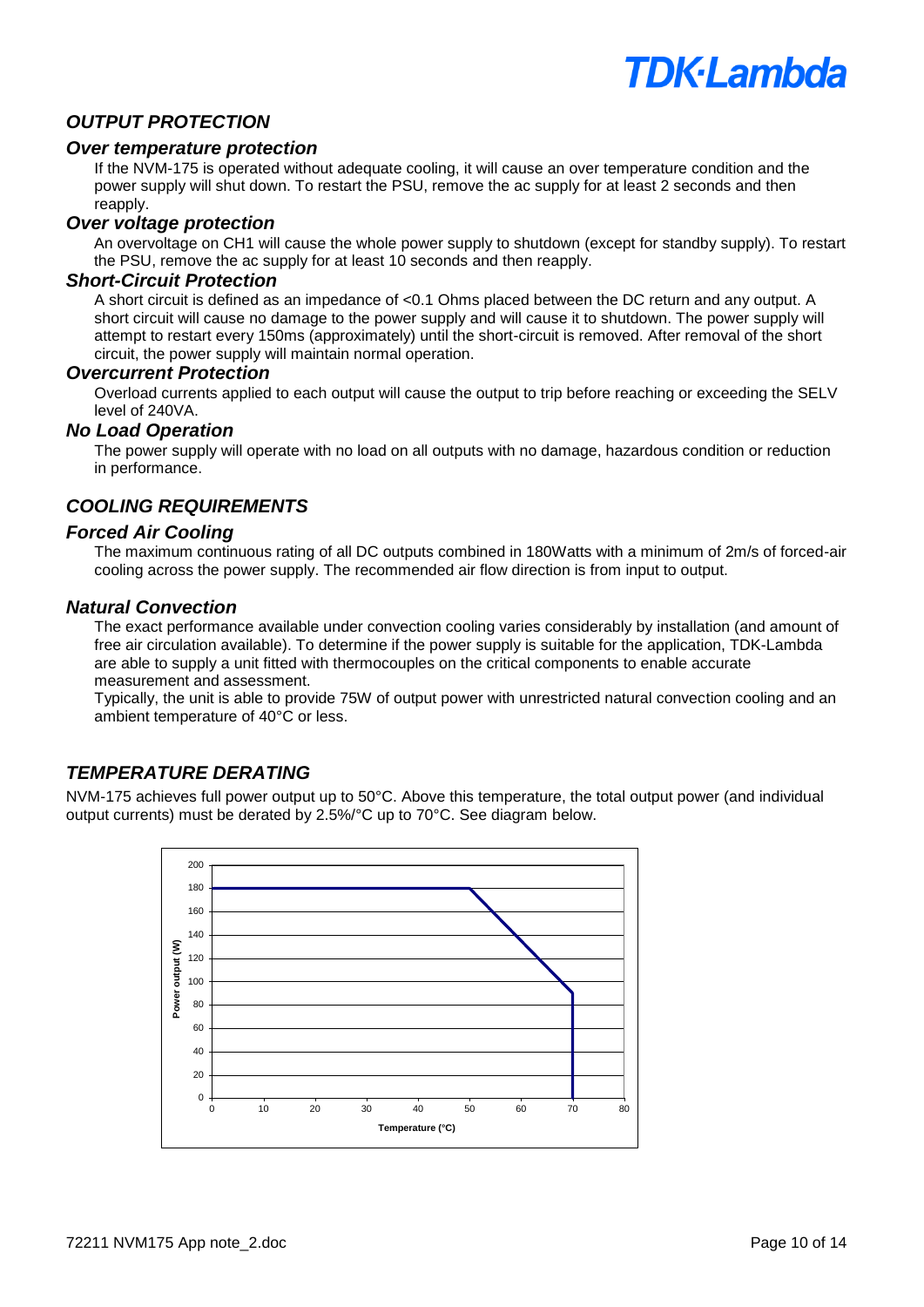

# *ELECTROMAGNETIC COMPATIBILITY*

Installation for optimum EMC performance

## *Mounting*

All equipment should be mounted inside an earthed metal box.

- If this is not possible then use an earthed metal plane to mount the power supply and load.
- All 4 corners (of the uncased unit) should be connected to earth.

### *Cables*

All cables (both ac input and dc output) should be run as close as possible to the earthed metal box/plane. AC input cable should be twisted group laid as flat to the earthed metal box/plane as possible.

All output cables should be routed as far away from input cables as possible. If the input and output cables must be run close to each other then screen one or other (or ideally both).

The positive and negative supply cables should be twisted together. The remote sense wires (if used) should be twisted together and run alongside their related supply cables. All cable run loops should be kept as small as possible (this should be implemented in PCB design also).

## *Connecting between boxes*

If cables must be connected between equipment boxes then at the closest possible point to the port where the cables exit the 1<sup>st</sup> enclosure connect 100nF decoupling Y caps (between the output and earth). Note that these capacitors must be rated at the working voltage. Ideally these capacitors should be between all signal cables which have to connect between boxes although this may not be practical if fast switching [digital] signals are involved (if this is the case then smaller value Y capacitors should be used).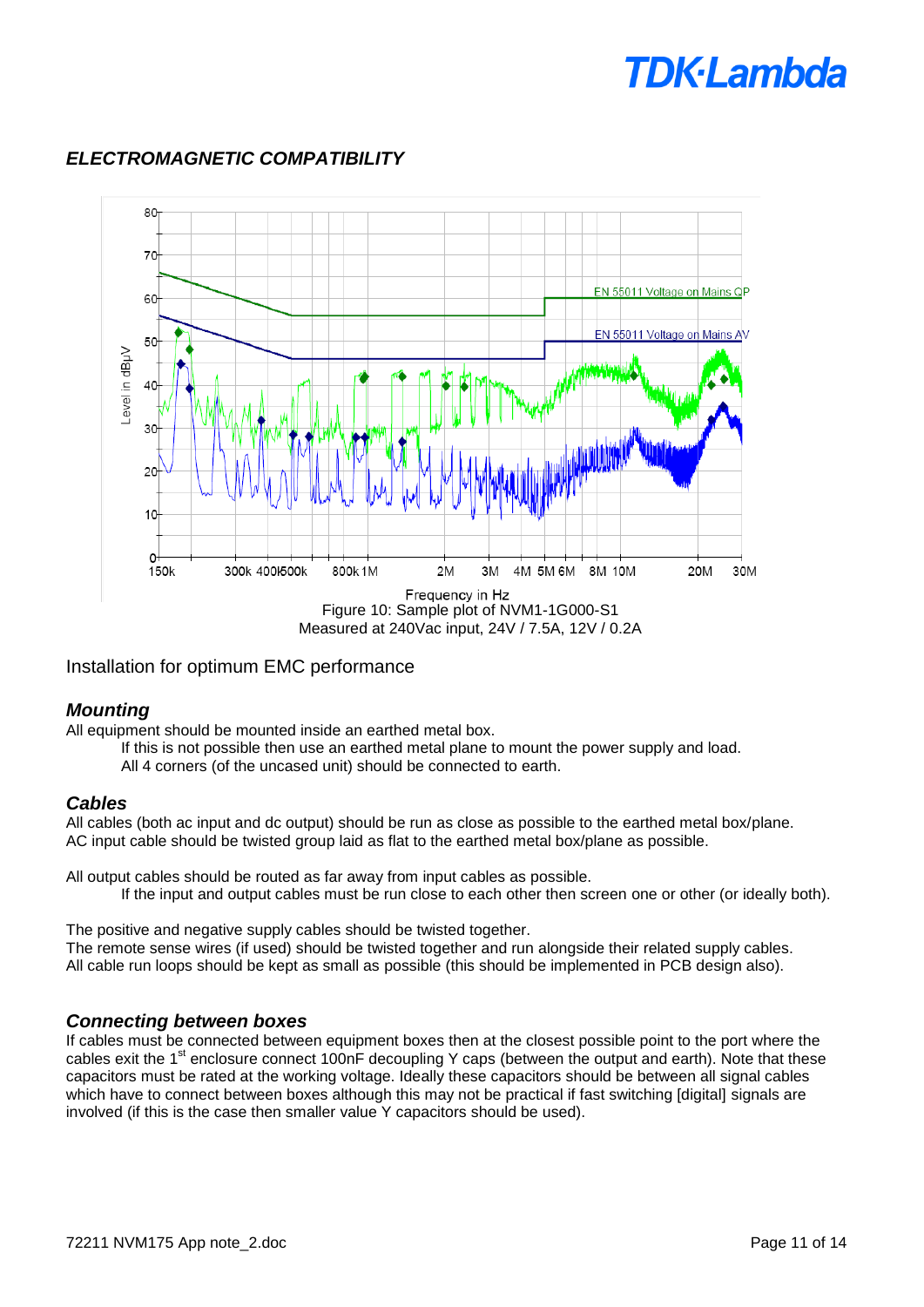#### *Earth star point*

Where the ac supply enters the equipment, this should be taken to a 'star point' chassis mounted earth point (Note compliance with EN609050 practices which require own star point washer and nut) as close as possible to the IEC inlet. All other earth points should be taken back to this point only.

#### ESD Protection

Where signal or control ports are connected to a user accessible panel (for example PSU inhibit to a switch, module good to an indicator circuit, etc), these ports must be protected from electrostatic discharges. This can be done by selecting suitable panel controls or by fitting ESD suppression devices to the connections on the panel

### *RELIABILITY*

Calculated using Telcordia Issue 1, Case 3. Numbers below TBC.

#### **FPMH (Failures per million hours)**

| Temperature   | $0^{\circ}$ C $^{-}$ | $30^{\circ}$ C | 40°C  | 50°C  | െ∈    | 70°C   |
|---------------|----------------------|----------------|-------|-------|-------|--------|
| Main Assembly | 0.548                | 1.267          | 1.703 | 2.319 | 3.205 | 4.498  |
| Fan           | 2.396                | 1.941          | 3.067 | 4.845 | 7.656 | 12.096 |

To calculate MTBF, sum the FPMH for all component parts at the required temperature. This gives total failures per million hours (FPMH). Convert this to MTBF by dividing 1000000 by the FPMH.

For example: - Require the MTBF for NVM1-1T000-S1 at 30°C

Main Assembly 1.267

Total FPMH 1.267

Therefore MTBF = 1000000 / 1.267 = 789266 hours (789k hours)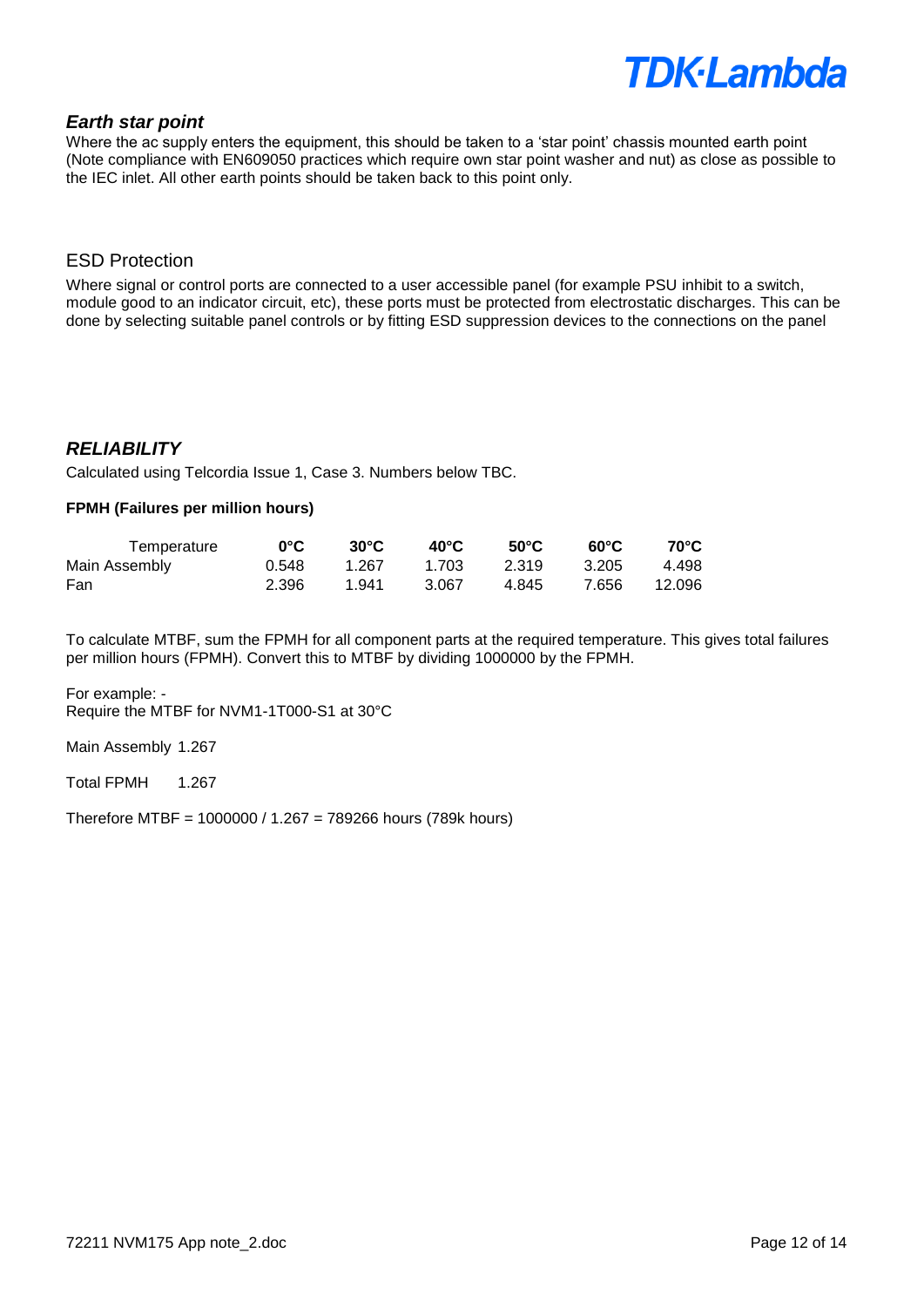

# **CONNECTION**

### *Input*

Input housing is Molex part number 09-50-8051 (or equivalent part from alternative manufacturer) The Molex part number for the crimps is 08-52-0113 (or equivalent part from alternative manufacturer) 1 housings and 3 crimps are available as a single part number from TDK-Lambda. The part number is 94910.

### *Pin Definition*

| <b>Pin</b> | <b>Function</b>               | <b>Molex</b> |
|------------|-------------------------------|--------------|
| $J2-1$     | Earth - chassis/safety ground | $J2-1$       |
| $J2-2$     | Do not connect                | $J2-2$       |
| $J2-3$     | Live                          | $J2-3$       |
| $J2-4$     | Do not connect                | $J2-4$       |
| $J2-5$     | Neutral                       | $J2-5$       |

## *Output*

Output housing is Molex part number 39-01-2205 (or equivalent part from alternative manufacturer) The Molex part number for the crimps is 44476-3112 (or equivalent part from alternative manufacturer) 1 housings and 20 crimps are available as a single part number from TDK-Lambda. The part number is 94668

*Pin Definition (standard [vertical] output connector)*

| Pin.      | <b>Channel</b> | <b>Function</b>                          |
|-----------|----------------|------------------------------------------|
| $J1-1$    |                | Do not connect                           |
| $J1-2$    |                | Do not connect                           |
| $J1-3$    | 1              | 0V (DC Return)                           |
| J1-4      | 1              | 0V (DC Return)                           |
| $J1-5$    | 1              | Positive sense                           |
| $J1-6$    | 1              | + Output                                 |
| J1-7      | 1              | + Output                                 |
| $J1-8$    | 1              | + Output                                 |
| $J1-9$    |                | Power good (S, S1 and S4 variants only)  |
| $J1-10$   | Standby        | Standby output (+ Output)                |
| $J1 - 11$ |                | Do not connect                           |
| $J1-12$   | 1              | 0V (DC Return)                           |
| $J1-13$   | 1              | 0V (DC Return)                           |
| $J1 - 14$ | 1              | 0V (DC Return)                           |
| $J1-15$   | 1              | Negative sense                           |
| $J1-16$   | 1              | + Output                                 |
| $J1-17$   | 1              | + Output                                 |
| $J1 - 18$ |                | Channel 1 Good (S2 and S3 variants only) |
| $J1-19$   |                | Remote On/Off                            |
| J1-20     | Standby        | Standby return                           |